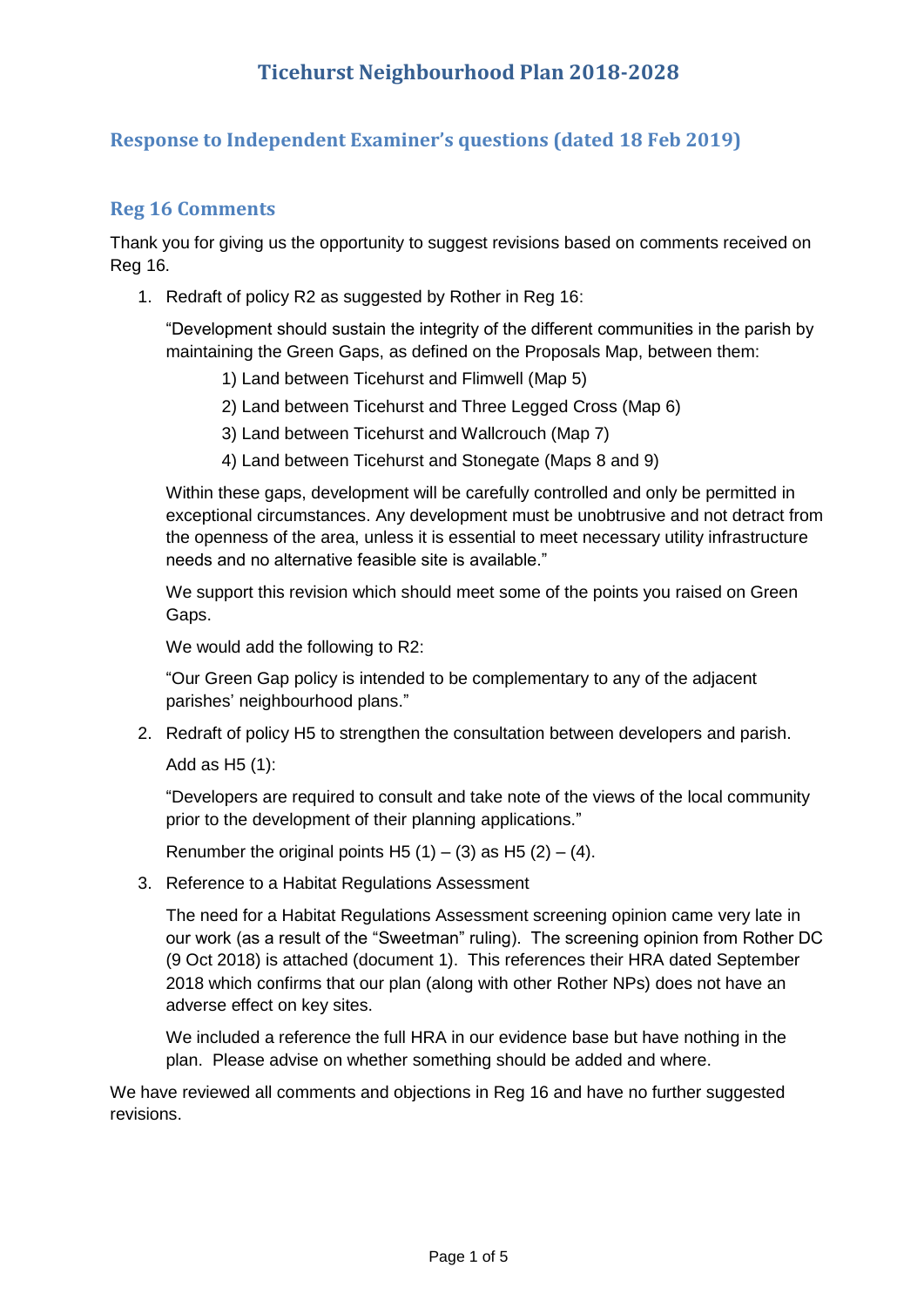## **Local Green Space**

We attach the letter and maps sent to the owners of Green Spaces before Reg 14, together with a list of these owners and their addresses (documents 2-6).

This list shows that we decided to withdraw three green spaces (two in Stonegate – one an allotment area and one a cricket field - and one in Ticehurst – an allotment area) following the objections of the owners. Another was covered by the S.106 agreement on Banky Field.

The Rother DC Estates team objected to the inclusion of T5, as they felt it would be suitable for some houses. However, the Parish Council felt that the area was an important break in the houses on Farthing Hill - it gives a more rural feel to a heavily built area and is used as a play area.

ESCC objected to the inclusion of the primary school playing fields (T6 and S2), on the grounds that they were covered by other legislation. We discussed this with Locality who did not agree with this interpretation, and we decided to leave them in.

We received an objection from the owner of T7. As a result we did an environmental survey (included in our evidence base) and wrote to the owner explaining why we wanted to retain it as a green space.

#### **Green Gaps**

Rother DC has, in Reg 16, suggested new wording for R2. We support this revision.

- 1. The Parish Council believe it is very important that the three villages maintain their own identities. The green gaps are a more specific policy than the general Rother policies of restricting development in the countryside, because there are houses in the green gaps and it can be argued that they are not countryside. There has recently been a planning application in the Flimwell-Ticehurst gap to build 9 houses on a disused chicken farm (this was refused by RDC).
- 2. Our intention is not to resist **all** development, and we would accept residential extensions or ancillary buildings associated with existing developed sites. We believe the Rother new wording would cover this.
- 2. We are less certain about replacement buildings these should meet our design guidelines and the Rother amendment of R2.
- 3. It is our intention to retain as undeveloped any open fields. But these green gaps do not consist only of open fields - the High Weald has farmsteads and other buildings scattered throughout. This makes it more difficult to control development, hence our policy to maintain the green gaps.
- 4. Agricultural buildings are covered by policy E3.
- 5. With regard to H1 (3), we believe that the Rother wording would ensure that R2 took precedence over the presumption in favour of development.
- 6. We have discussed our Green Gaps policy with Etchingham NP, who have a neighbourhood plan in progress but have not yet reached Reg 14. They have a draft policy, FEC2 Countryside Protection (document 7 attached), which covers this area and fully support our green gap between Ticehurst and Stonegate: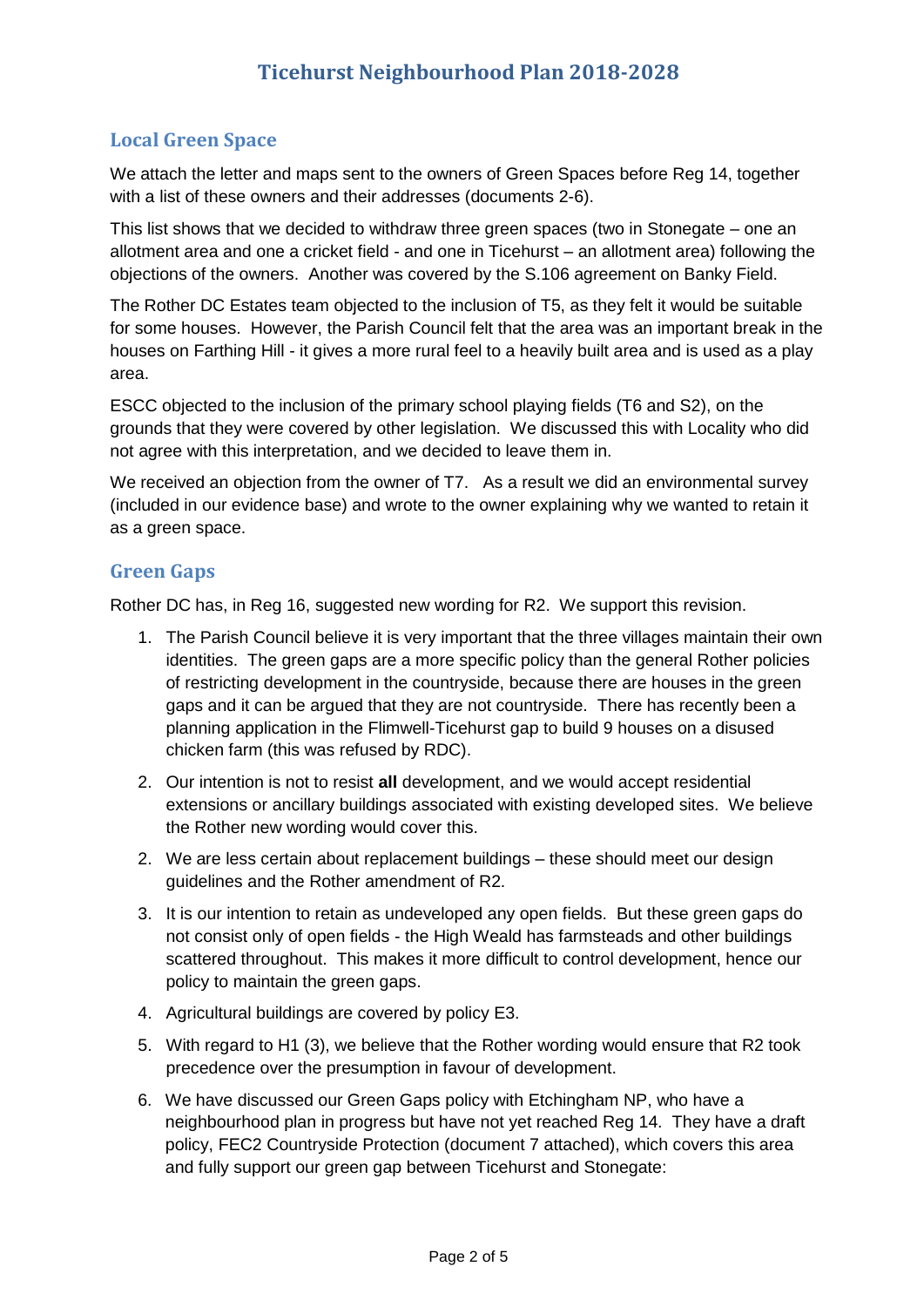# **Ticehurst Neighbourhood Plan 2018-2028**

"As Acting Secretary of the Etchingham Neighbourhood Development Plan Steering Group I am writing to confirm support for the Ticehurst Neighbourhood Development Plan in general and with specific support for Maintaining Green Gaps, Policy R2: 4.13 as this specifically involves Etchingham and is in accordance with the Etchingham Neighbourhood Plan Policy FEC2 - 5.1.2: "*No ribbon development between villages should be allowed."*

Paulette Barton - Clerk & RFO to Etchingham Parish Council & Acting Secretary to the Etchingham Neighbourhood Development Plan Steering Group

#### **Singehurst**

The following gives a brief history of planning on the Singehurst site.

- 1. 2007 The landowners first contacted Rother DC. They wanted to build 3 eco homes. RDC said that they would welcome not 3 but 33 houses on the site. Various visits were made by their officers who said that the land was entirely suitable since it was basically scrub and did not have any particular features. They agreed it was well screened by the trees to safeguard the AONB and, provided they used the same entrance from the road, RDC could see no problems.
- 2. 2007 Jan 2017 Ticehurst Parish Council was in overall agreement that the site was suitable for housing.
- 3. 2013 The landowners received a formal letter from RDC asking if the site could be added to their forward projection for housing sites and it was subsequently included within the SHLAA. The landowners worked with their own architect in liaison with RDC, and then engaged Rydon Homes for the formal planning.
- 4. Rydon approached RDC with their outline scheme but were told that the site was to be earmarked for commercial properties, to ensure Ticehurst's ability to provide jobs in the area. Ticehurst PC opposed this because they felt that more commercial property was not required in the parish.
- 5. 2015 Rydon drew up plans for housing that were considered at the Ticehurst Village Assembly and subsequently submitted for planning approval. RDC then completely changed their point of view, stating that the site should not be allowed within the AONB, even though they had never raised this issue before.

The RDC officers had previously been in total agreement that the trees and woodland at the back of the site screened the area completely, even seeing the site as suitable for a commercial purpose. The fact that the site was in an AONB had been talked about from the outset.

- 6. 2015 Rydon submitted a planning application to build 16 houses. This was refused on the grounds that RDC had sufficient supply of housing, both in Ticehurst and in the whole of Rother; that the design of the development was suburban; and that it would have a detrimental impact on the AONB.
- 7. Jan 2017 Appeal by RDC following a new report from the AONB. The site was no longer considered 'a little piece of scrubland', the AONB now thought it to be part of a medieval farmstead set along an ancient drove way. This also influenced the PC as represented by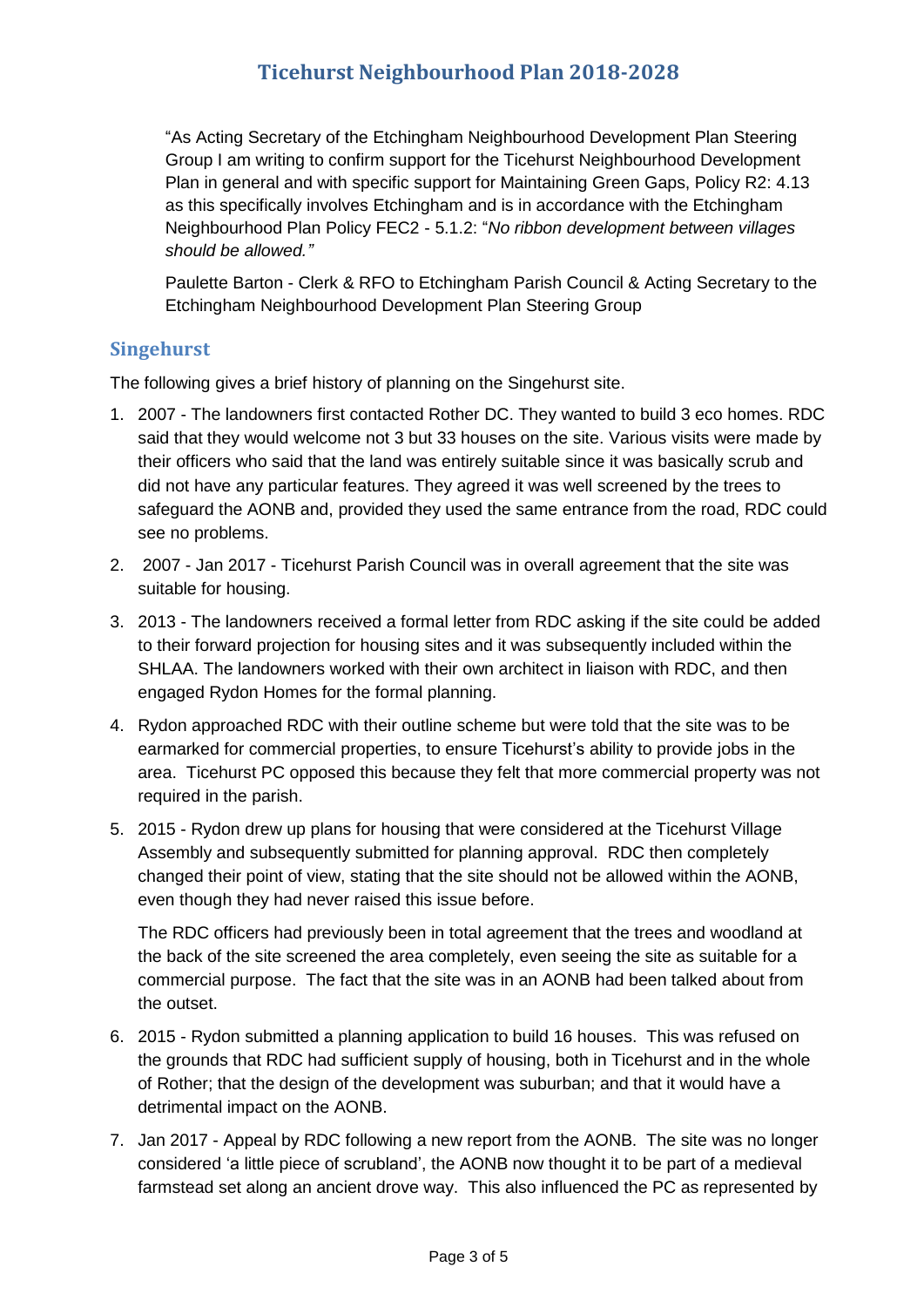# **Ticehurst Neighbourhood Plan 2018-2028**

the Chair of the TNP Steering Group (who was also a PC member). His influence persuaded the TNP steering group to exclude Singehurst as a possible site during the call for sites process.

- 8. March 2017 The Chair of the TNP Steering Group resigned due to disagreements on the sites to be allocated. A new Chair took over and the call for sites process was reconsidered. Singehurst was reinstated.
- 9. 4th April 2017 this decision was ratified by the PC.
- 10. May 2017 The Inspector on balance disallowed the appeal. His main reasons were: the site was at that time outside the village envelope; the proposed houses could be seen from the original Grade II listed farmhouse and were also in the sight line of the listed cottages opposite (which housed farm workers at Singehurst, originally when it was a working farm); there was no pressing need for more houses in Ticehurst; and on balance there would be a detrimental effect on the AONB.
- 11. June 2017 Following the Appeal rejection, the number of houses was reduced to 10, in accordance with the TNP requirements. The Parish Council would like to see a more natural expansion of homes surrounding agricultural buildings, to ensure the village maintains its special character. These should be carefully designed to mirror and complement the barn-like structures of the house and the neighbours, being set out to ensure that they are not seen from the farmhouse or are in the sight line of the cottages. It should meet the design guidance in the TNP. The landowners (who have lived in the unlisted buildings adjacent to the site for the past sixteen years) intend to provide highquality housing as opposed to maximising their financial return.

Rydon Homes are confident that they can match the owners' aspirations and design a scheme for ten dwellings which follows the policies of the TNP, both specific and generic.

We have held comprehensive discussions with all parties during the regulation 14 and 16 phases and there were few objections to the plans. The Parish Council believes that the current plans fulfil the requirements of the TNP policies. In our NP survey, parishioners were clear that they preferred smaller sites (10 to 20 houses), rather than the larger ones which had already been given planning permission (Banky Field – 40, Hillbury Field – 30 and Corner Farm – 25). This development will also conform to the 2018 NPPF, which states that 10% of housing should be on sites of less than 1 hectare (the Singehurst site is just over a hectare).

Historic England support the application (A Byrne's response to Reg 16) and say that they are "content that the nieghbourhood plan will provide an adequate framework for the protection and enhancement of the historic environment of the parish through the application of its policies for protecting the character of the AONB and wider landscape (Policy R1), and the design and conservation policies (H5 and H6)". Further, with regard to the allocation of Singehurst, they say that "any impacts on setting of the listed Grade II group of cottages…adjacent to the site boundary can be managed by the application of the above policies and those in the Rother Core Strategy."

Ticehurst Parish Council has concluded through the NP process that it would support a small scale development at Singehurst. We chose to allocate this site in the neighbourhood plan after the Appeal process, having understood both the history and the comments of the AONB, Rother DC and the Inspector. The landowners and the builders have taken on board all that has been said and are committed to a high quality design for this small site. Our